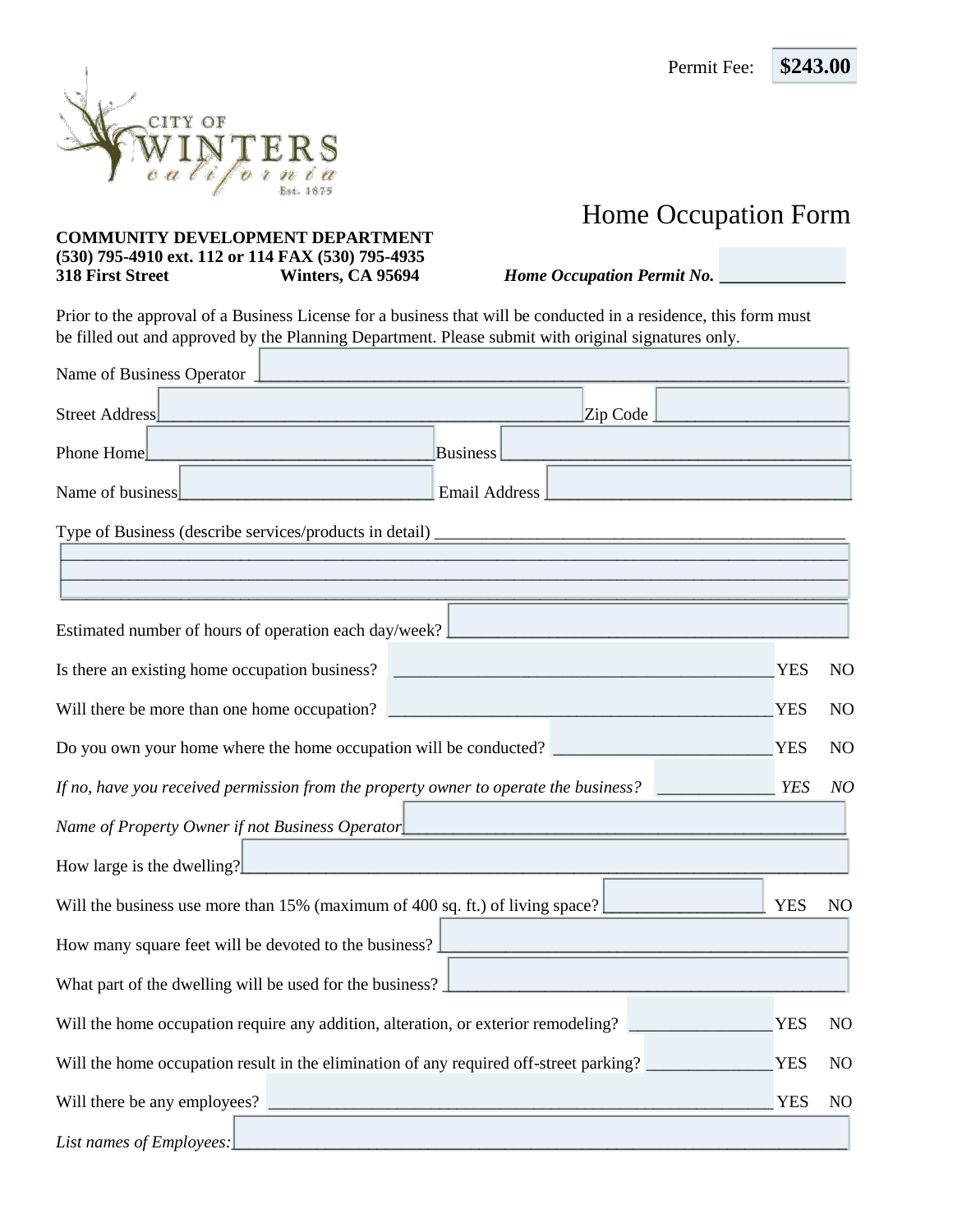| List name and addresses of any Partners:                                                                                                                                                           |               |                |
|----------------------------------------------------------------------------------------------------------------------------------------------------------------------------------------------------|---------------|----------------|
|                                                                                                                                                                                                    | <b>YES</b>    | N <sub>O</sub> |
| Will the home occupation involve the storage of flammable or hazardous materials?                                                                                                                  | <b>YES</b>    | N <sub>O</sub> |
| If yes, the Fire Department must approve, in writing, the amount and method of such storage of materials.                                                                                          |               |                |
|                                                                                                                                                                                                    | <b>YES</b>    | N <sub>O</sub> |
| If yes, is it larger than a standard pick-up or van?                                                                                                                                               |               |                |
| Make and model of vehicle to be used:<br>License $#$<br>and the state of the state of the state of                                                                                                 |               |                |
| Will you be using a trailer for your business?<br>If yes, license #                                                                                                                                |               |                |
| Will any equipment or material relating to the home occupation, other than the<br>Permitted vehicles, be stored outside of the home?                                                               | <b>YES NO</b> |                |
| Describe any business-related storage and amount of materials and/or supplies:                                                                                                                     |               |                |
| Indoor:<br>and the state of the state of the state of the state of the state of the state of                                                                                                       |               |                |
| Outdoor:                                                                                                                                                                                           |               |                |
|                                                                                                                                                                                                    |               |                |
| List any license required by the State of California to conduct your business (Resale License, Contractor's License,<br>ABC License, etc.)                                                         |               |                |
| Will there be personal contact (other than phone use) with customers/employees<br>At the applicant's residence?<br>the contract of the contract of the contract of the contract of the contract of | <b>YES</b>    | N <sub>O</sub> |
| If yes, please explain.                                                                                                                                                                            |               |                |
| What is the anticipated traffic to and from your business? $\perp$                                                                                                                                 |               |                |
|                                                                                                                                                                                                    | <b>YES</b>    | N <sub>O</sub> |
|                                                                                                                                                                                                    | <b>YES</b>    | N <sub>O</sub> |
| Will the home occupation create adverse levels of noise or odors above the normal<br>levels in the surrounding neighborhood?                                                                       | <b>YES</b>    | N <sub>O</sub> |
| Have you ever had another home occupation within the City of Winters?                                                                                                                              | <b>YES</b>    | N <sub>O</sub> |

## **CERTIFICATION**

I hereby certify under penalty of perjury that the above information is true and correct to the best of my knowledge, and further agree to uphold the conditions and limitations as set forth in the City of Winters Zoning Code, Section 8-1.5308.

Applicant's Signature\_\_\_\_\_\_\_\_\_\_\_\_\_\_\_\_\_\_\_\_\_\_\_\_\_\_\_\_\_\_\_\_\_\_\_\_\_\_\_\_\_\_\_\_\_\_\_\_\_\_Date\_\_\_\_\_\_\_\_\_\_\_ *REVJan232019DF*

PRINT